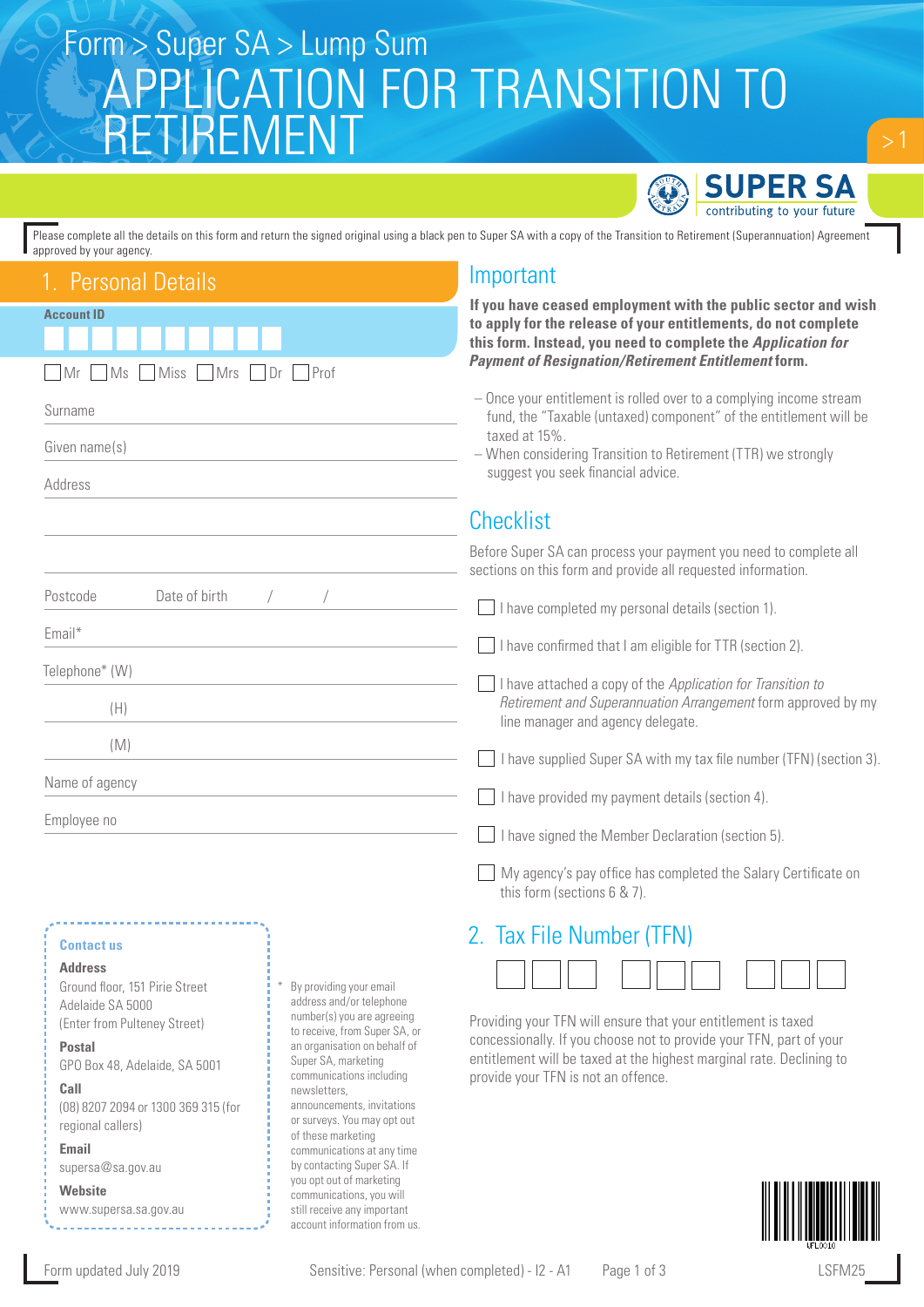# Form > Super SA > Lump Sum<br>
SA DDLIC ATIONLEOD TD A NICITIONLEO APPLICATION FOR TRANSITION TO RETIREMENT



 $> 2$ 

Please complete all the details on this form and return the signed original to Super SA with a copy of the Transition to Retirement (Superannuation) Agreement approved by your agency.

## 3. Transition to Retirement Eligibility

TTR benefits cannot be paid unless you meet the following conditions (please confirm):

I have reached my Commonwealth Government preservation age

I have a maximum drawdown Benefit of over \$30,000 (See *Transition to Retirement* Fact Sheet)

 I have entered into a Transition to Retirement Agreement with my agency and I have attached a copy of the approved agreement to this form

 $\Box$  I am continuing to work

 $\Box$  I will be rolling over to a non-commutable income stream product.

### 4. Payment Details

I wish to receive the following TTR benefit from my Lump Sum Scheme account :

 $\Box$  The maximum drawdown benefit that I am entitled to under TTR arrangements (this is based on the percentage reduction to my salary as a result of the Transition to Retirement Arrangement)

 $\Box$  \$ maximum drawdown benefit. Contact Super SA if you are not sure what your maximum drawdown benefit is.

TTR payments must be forwarded directly to the complying non-commutable income stream fund nominated below.

Super SA Income Stream (Please also complete an *Application to Purchase* form available in the Super SA Income Stream PDS. )

The non-commutable income stream fund named below:

| Name of fund                  |
|-------------------------------|
| Fund ABN                      |
| New policy/member number      |
| Cheques to be made payable to |
| Postal address of the fund    |
|                               |

Postcode

If you wish to roll over your entitlement to more than one fund, please attach the relevant documentation to this application.

Note: If we are unable to verify that the rollover super fund is a complying non-commutable income stream fund, we will require you to provide a letter of compliance from the fund.